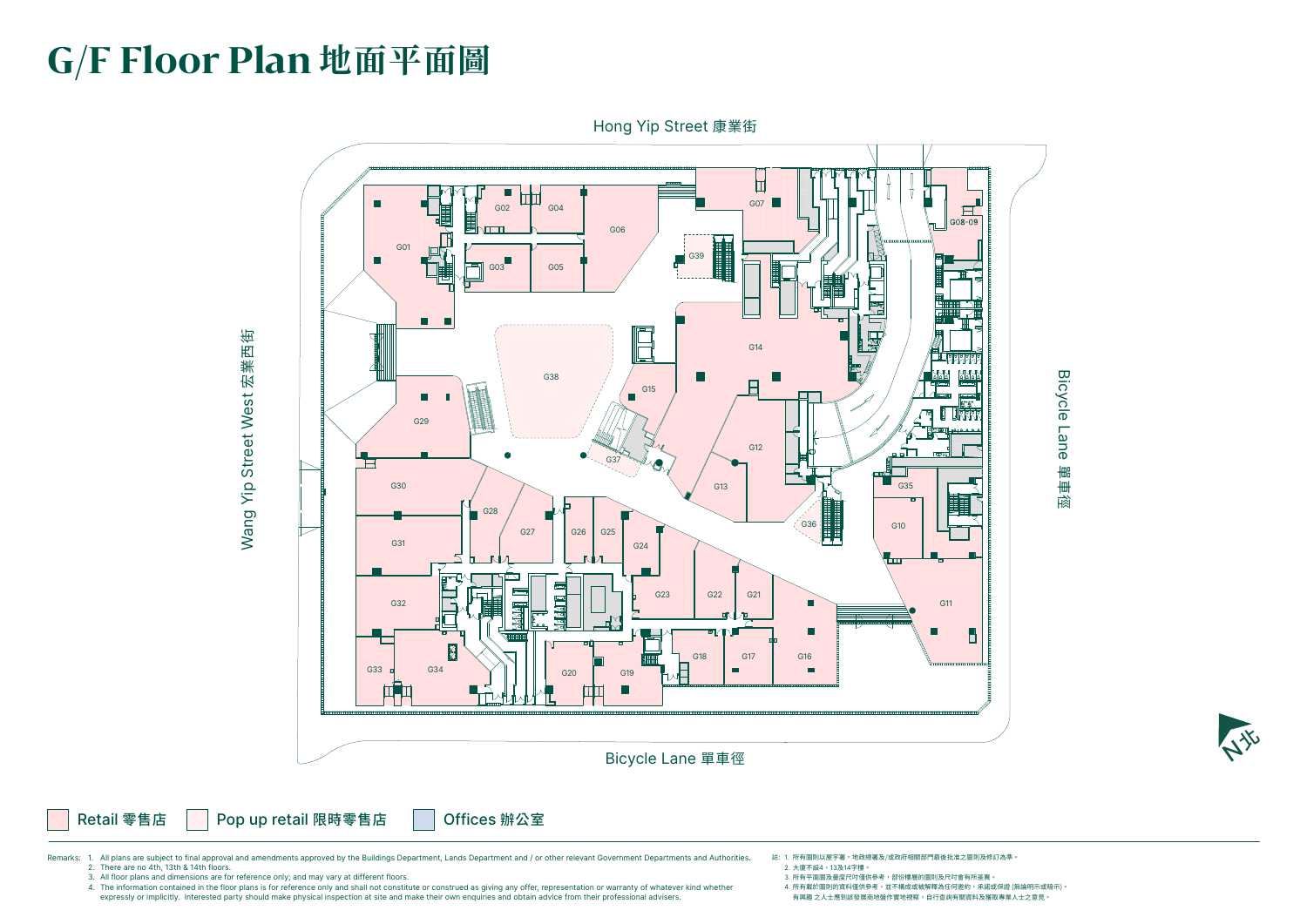# **1/F Floor Plan 一樓平面圖**

Bicycle Lane 單車徑

Retail 零售店 | Pop up retail 限時零售店 | Offices 辦公室

Wang Yip Street West 宏業西街 Wang Yip Street West 宏業西街

# Bicycle Lane Bicycle Lane 單車徑



#### Hong Yip Street 康業街



- 註: 1. 所有圖則以屋宇署,地政總署及/或政府相關部門最後批准之圖則及修訂為準。 2. 大廈不設4、13及14字樓。
- 3. 所有平面圖及量度尺吋僅供參考,部份樓層的圖則及尺吋會有所差異。
- 4. 所有載於圖則的資料僅供參考,並不構成或被解釋為任何邀約、承諾或保證 (無論明示或暗示)。 有興趣 之人士應到該發展商地盤作實地視察,自行查詢有關資料及獲取專業人士之意見。

Remarks: 1. All plans are subject to final approval and amendments approved by the Buildings Department, Lands Department and / or other relevant Government Departments and Authorities. 2. There are no 4th, 13th & 14th floors.

3. All floor plans and dimensions are for reference only; and may vary at different floors.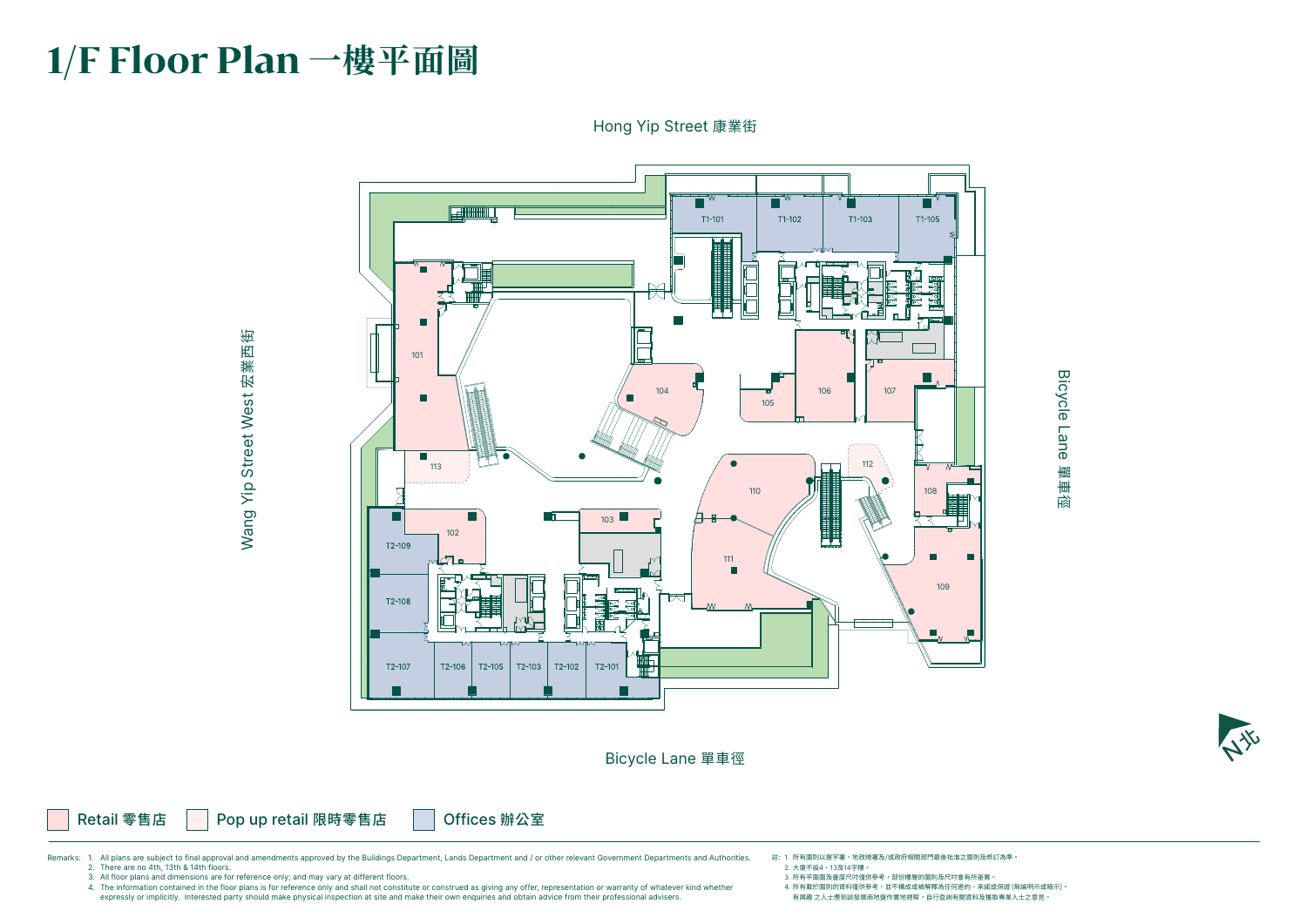

# **2/F Floor Plan 二樓平面圖**

Bicycle Lane 單車徑

Retail 零售店 | Pop up retail 限時零售店 | Offices 辦公室

Wang Yip Street West 宏業西街 Wang Yip Street West 宏業西街

#### Hong Yip Street 康業街

# **Bicycle Lane** Bicycle Lane 單車徑

註: 1. 所有圖則以屋宇署,地政總署及/或政府相關部門最後批准之圖則及修訂為準。 2. 大廈不設4、13及14字樓。



Remarks: 1. All plans are subject to final approval and amendments approved by the Buildings Department, Lands Department and / or other relevant Government Departments and Authorities. 2. There are no 4th, 13th & 14th floors.

3. 所有平面圖及量度尺吋僅供參考,部份樓層的圖則及尺吋會有所差異。 4. 所有載於圖則的資料僅供參考,並不構成或被解釋為任何邀約、承諾或保證 (無論明示或暗示)。 有興趣 之人士應到該發展商地盤作實地視察,自行查詢有關資料及獲取專業人士之意見。

3. All floor plans and dimensions are for reference only; and may vary at different floors.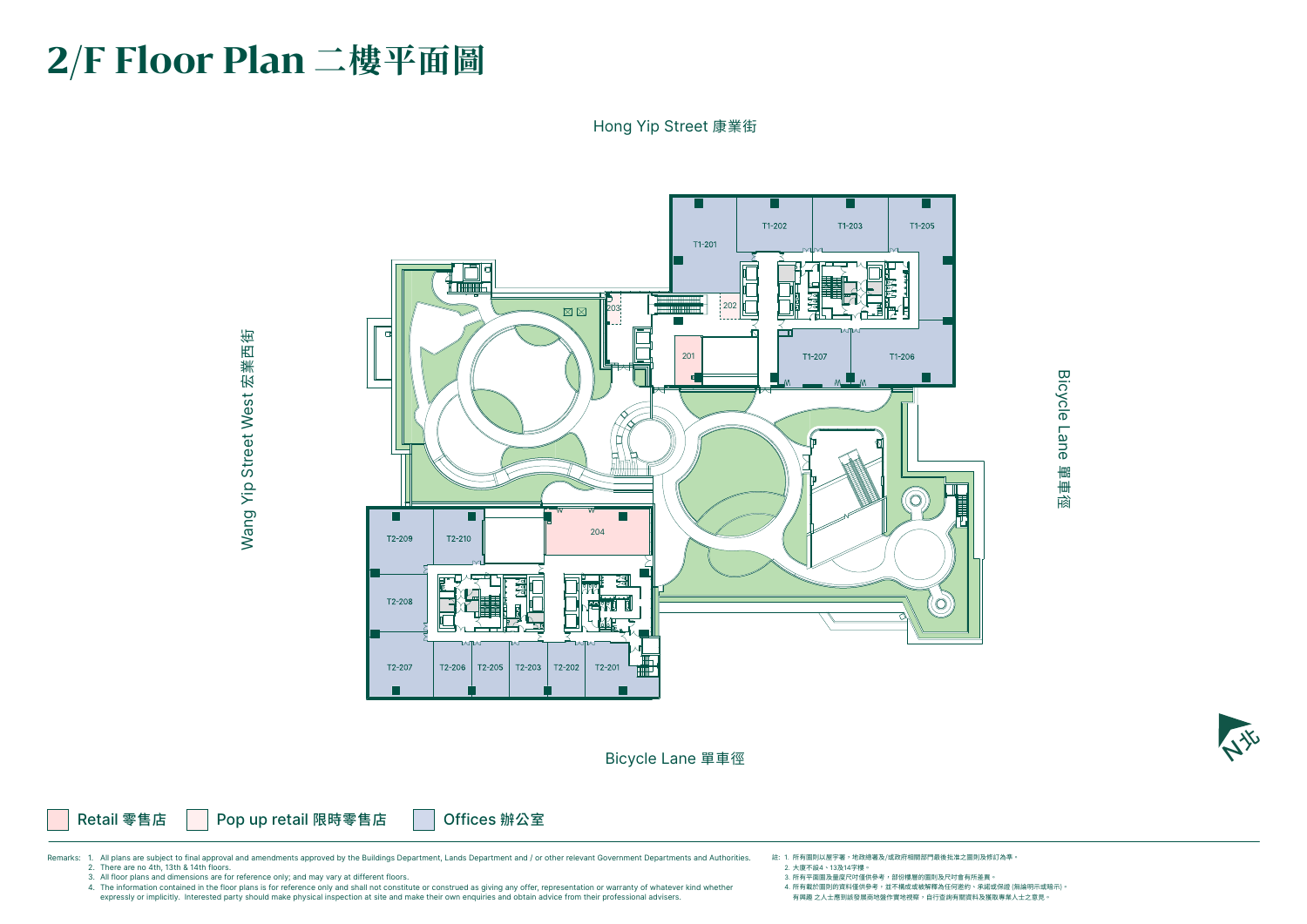

## **Typical Floor Plan 標準樓層平面圖**

WHOLE FLOOR, 17/F TOWER 1 全層租戶, 第一座17樓



- 註: 1. 所有圖則以屋宇署,地政總署及/或政府相關部門最後批准之圖則及修訂為準。 2. 大廈不設4、13及14字樓。
- 3. 所有平面圖及量度尺吋僅供參考,部份樓層的圖則及尺吋會有所差異。
- 4. 所有載於圖則的資料僅供參考,並不構成或被解釋為任何邀約、承諾或保證 (無論明示或暗示)。 有興趣 之人士應到該發展商地盤作實地視察,自行查詢有關資料及獲取專業人士之意見。



Remarks: 1. All plans are subject to final approval and amendments approved by the Buildings Department, Lands Department and / or other relevant Government Departments and Authorities. 2. There are no 4th, 13th & 14th floors.

3. All floor plans and dimensions are for reference only; and may vary at different floors.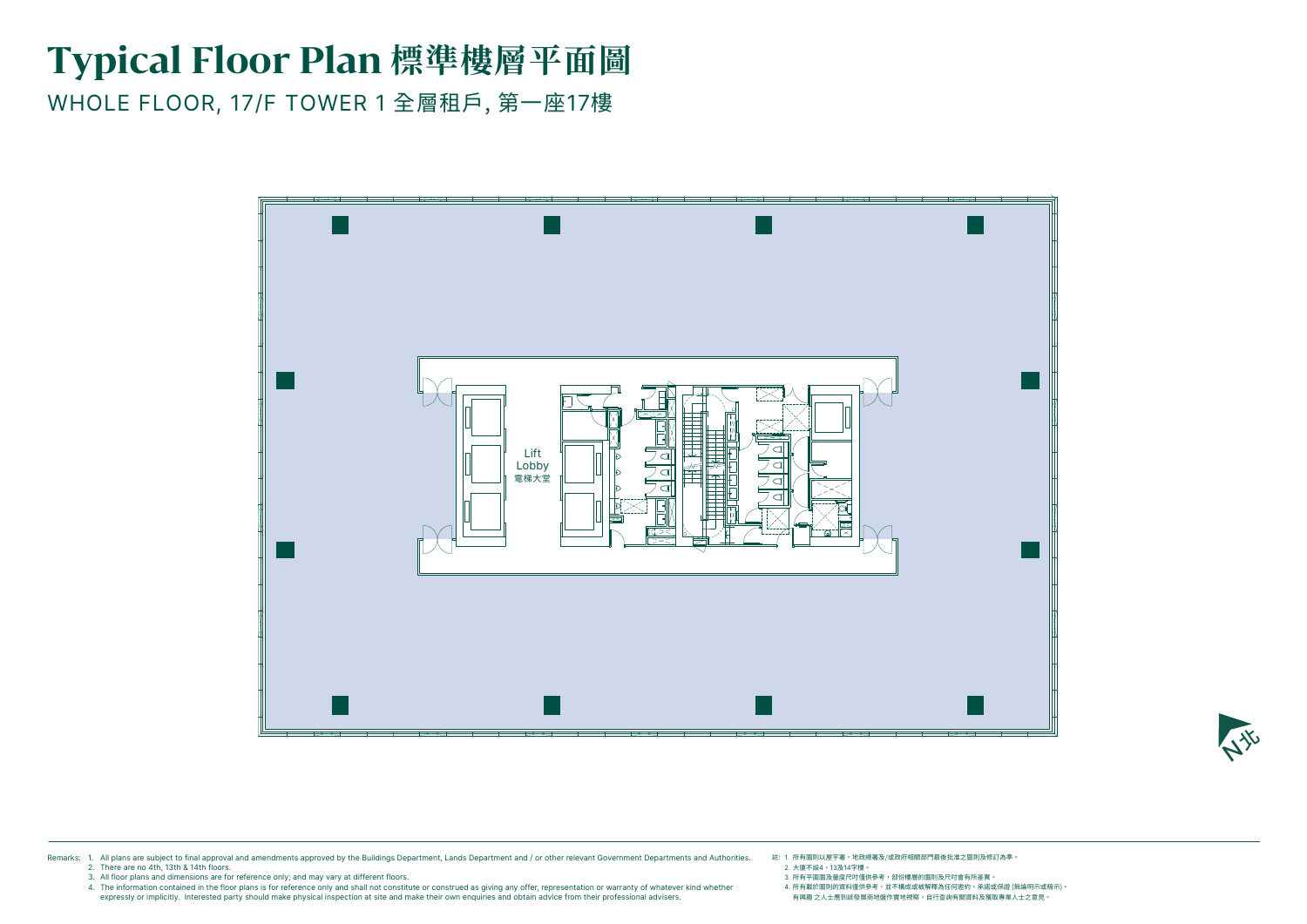## **Typical Floor Plan 標準樓層平面圖**

WHOLE FLOOR, 17/F TOWER 2 全層租戶, 第二座17樓

註: 1. 所有圖則以屋宇署,地政總署及/或政府相關部門最後批准之圖則及修訂為準。 2. 大廈不設4、13及14字樓。





3. 所有平面圖及量度尺吋僅供參考,部份樓層的圖則及尺吋會有所差異。 4. 所有載於圖則的資料僅供參考,並不構成或被解釋為任何邀約、承諾或保證 (無論明示或暗示)。 有興趣 之人士應到該發展商地盤作實地視察,自行查詢有關資料及獲取專業人士之意見。



Remarks: 1. All plans are subject to final approval and amendments approved by the Buildings Department, Lands Department and / or other relevant Government Departments and Authorities. 2. There are no 4th, 13th & 14th floors.

3. All floor plans and dimensions are for reference only; and may vary at different floors.